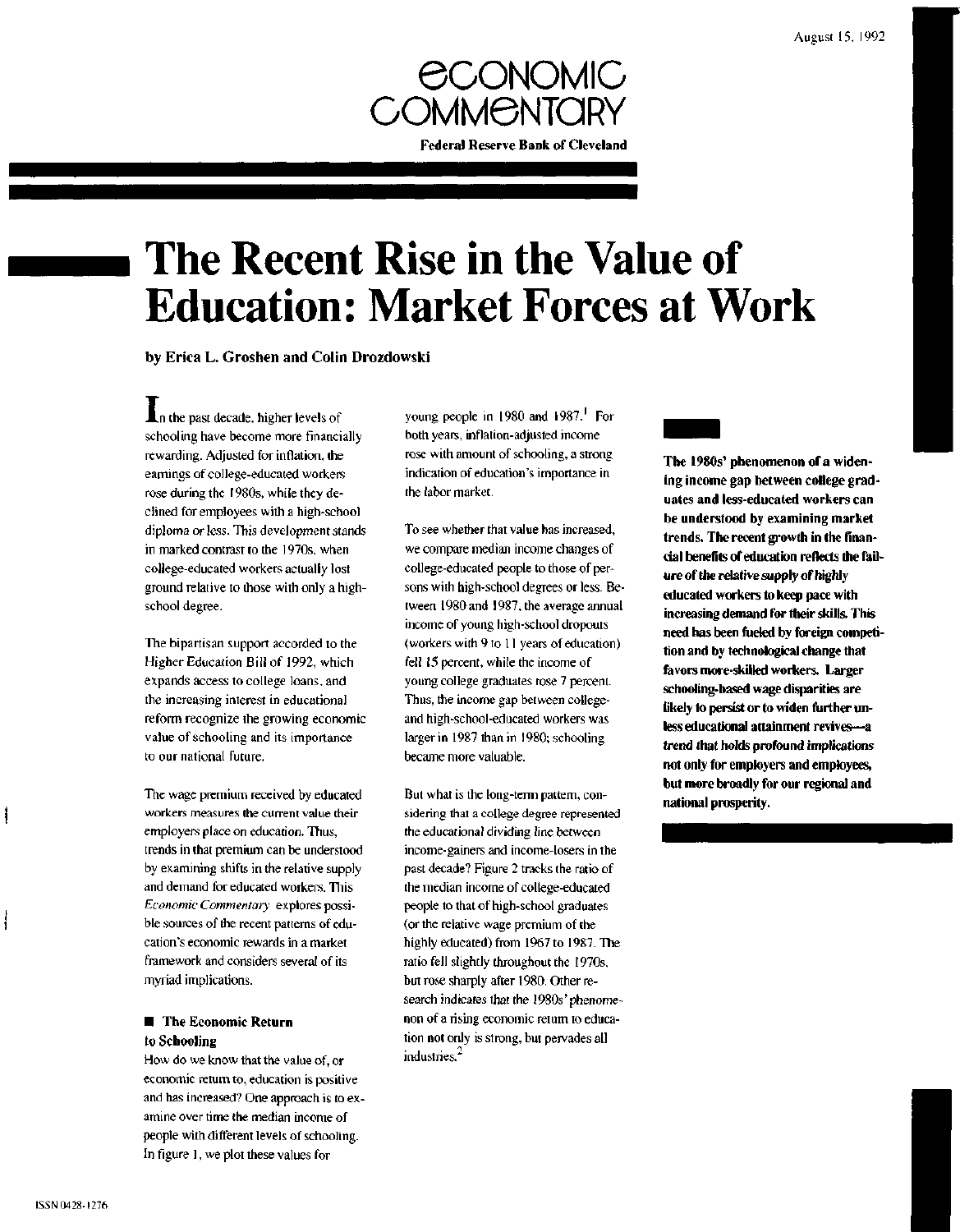**• The Value of Education in a Supply and Demand Framework** The income disparity between college and high-school graduates depends on the relative demand and supply for their services. Thus, to understand the pattern of the schooling premium shown in figure 2, we need a corresponding measure of the "quantity" of educated labor in the market. Figure 3 tracks such a measure the proportion of people with a college degree—from 1967 to 1990. The educational attainment of young workers first climbed steadily, then leveled off after 1976.

Because schooling takes time to acquire, only a certain amount of educated labor is available in the market at any particular time. But what explains supply shifts over time, such as those shown in figure 3? School can be seen as an investment made by individuals (or by their parents or community) that pays off during their working life. Thus, higher expected benefits from education, reductions in schooling costs, or jumps in the number of highly skilled immigrants all raise the share of the labor force who have an education.

Using this information on supply and premiums, figure 4 summarizes the past two decades of changes in the value of a college education by plotting the quantity-premium combinations for the end-years of the data (1967 and 1987) and around the turning point in price (1980). This allows us to envision the supply and demand curves that determined each point. We draw vertical supply curves (shown as  $S_{67}$ ,  $S_{80}$ , and Ss7) through each point to reflect the fact that the relative quantity of education cannot change quickly.

Next, through each point we draw a downward-sloping demand curve for education in labor (shown as  $D_{67}$ ,  $D_{80}$ , and D87). Employers' willingness to pay more to educated workers is generally attributed to expected increases in productivity. Some industries benefit more than others from an educated

work force, so employers differ in the educational composition of their employees. For any distribution of technologies, the lower the premium for educated labor, the higher the average schooling demanded by employers, as shown in the negatively sloped demand curves in figure 4. The demand curve will shift outward (say, from  $D_{67}$  to  $D_{80}$ , and then to D87) if technological changes raise the relative productivity of educated labor, or if product demand increases for employers with technologies that benefit most from educated workers.

NOTE: Data are for persons age 25-34 with income.

SOURCE: U.S. Department of Commerce, Bureau of the Census.

Thus, explanations for changes in the return to education can start by establishing whether shifts in supply or demand were responsible. The constant economic return to schooling from 1967 through 1980 can be explained by simultaneous growth in the relative supply and demand for educated labor, which kept pace with each other. In contrast, the rising education premium of the 1980s is consistent with a fixed relative supply of education, where employers' growing demand for schooling translated directly into income gains for educated workers.

### **• Sources of the Increasing Value of Education**

Analysts have offered two leading explanations for the rising demand for education, and a wider range of explanations for why supply kept pace during the 1970s only to stall during the 1980s.

*Demand Story I*—*Skill-biased Technological Change* Recent technological advances may favor more-educated workers. That is, although some innovations increase the productivity (and hence the wages) of all workers equally, many others benefit certain groups more than others. "Skill-biased" changes raise the efficiency of skilled workers more than that of unskilled workers. For example, introducing office phone-mail spares employees the need to check message boxes and saves receptionists the time spent answering calls, but requires the efforts of a computer specialist for its setup and maintenance. Thus, this innovation reduces the demand for receptionists, raises the demand for computer specialists (who are highly skilled), while on average making all those employed more productive.





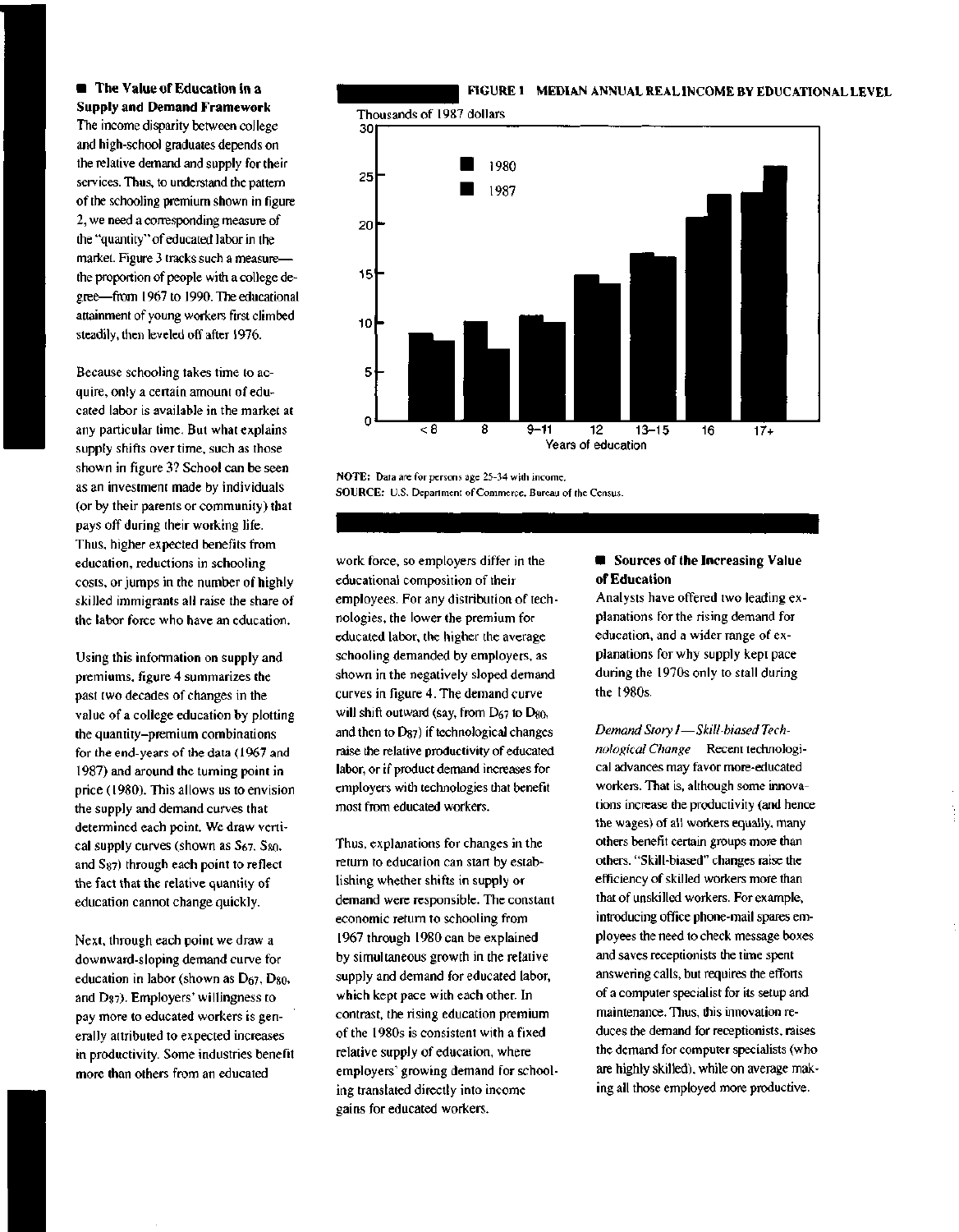







FIGURE 4 CHANGING EDUCATIONAL SUPPLY AND DEMAND TRENDS



a. Ratio of median income of college graduates to median income of high-school graduates. b. Share of young persons (age 25-34) with four or more years of college. **NOTE:** Data for all figures are for persons age 25-34 with income. **SOURCE:** U.S. Department of Commerce, Bureau of the Census.

Even if such biased technological change lies at the root of the increased demand for schooling, what is surprising is the strength, persistence, and pervasiveness of the bias toward skilled labor. Is there a single kind of innovation that could cause the return to schooling to grow dramatically for at least 20 years in all sectors of the economy?

The prime candidate for a single source of skill-biased change is the computerization of the workplace. From 1984 to 1989, the share of businesses using computers rose from 8 to 36 percent, while the proportion of workers using them (predominantly the collegeeducated) grew from 25 to 37 percent. One study of the impact of computer use on wage levels estimates that between one- and two-thirds of the increased return to schooling is directly attributable to this source.<sup>3</sup> Perhaps workers need education to use computers effectively, or to endow them with the flexibility required for the rapid pace of technical and product change found in computerized workplaces.

But the influence of automation on the workplace extends far beyond its direct impact on computer users. Another study finds that the ratio of high-tech to total capital stock in manufacturing has dramatically increased, from approximately 1 percent in 1976 to 26 percent in 1986.<sup>4</sup> High-tech capital includes computers, instruments, and communications equipment, whose introduction would clearly increase the relative demand for highly educated workers.'

The major argument against the skillbias explanation is that U.S. productivity gains actually slowed during the 1970s and 1980s. Could innovations that so profoundly changed the structure of labor demand fail to boost overall productivity growth? Perhaps the benefits of the innovations have not yet been fully realized, or our measure of productivity somehow misses their impact, or some independent factor has depressed productivity.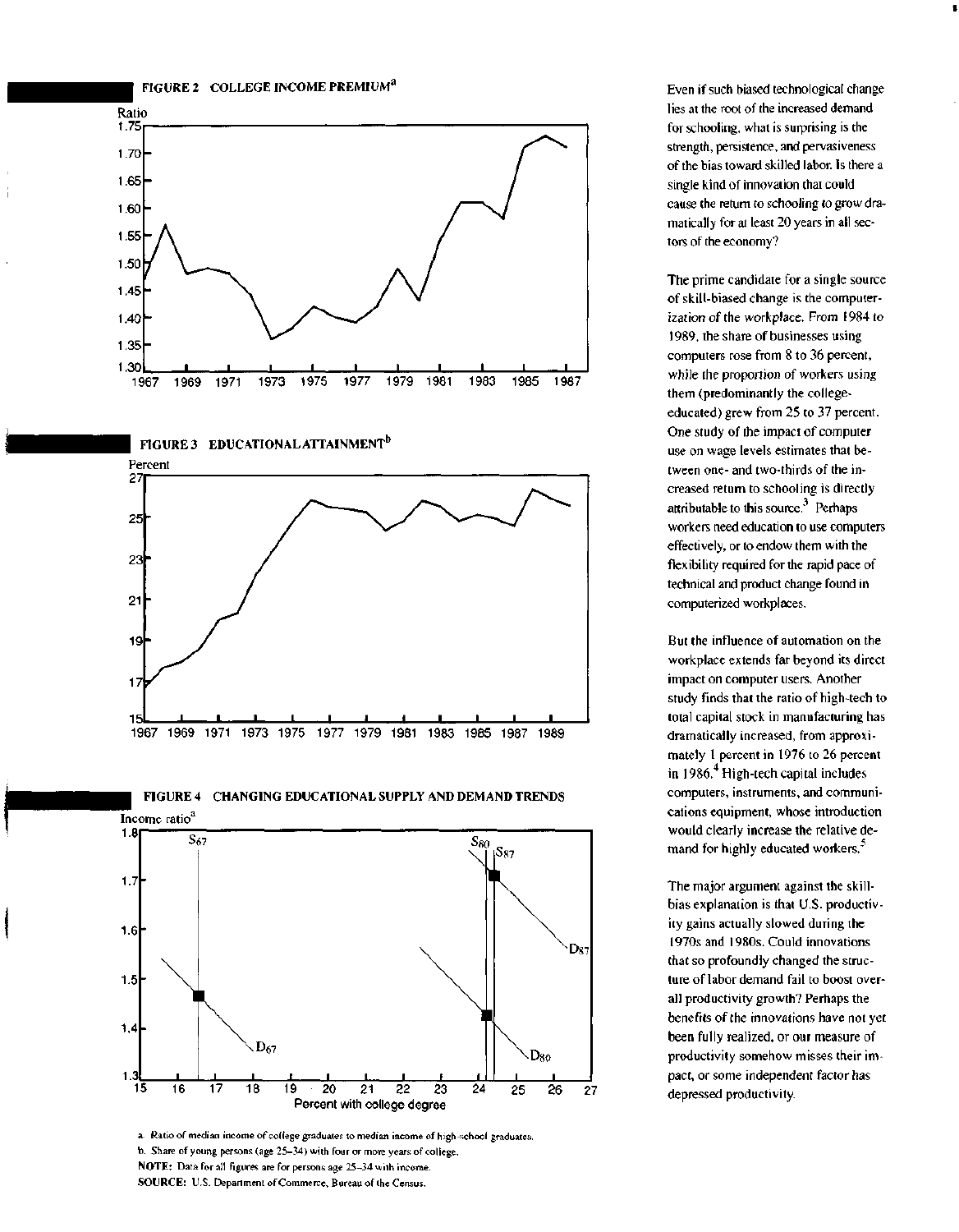*Demand Story II*—*International Trade* The second demand-side theory (which is not exclusive of the first) notes that the U.S. labor force has been well educated compared to the rest of the world for many years. In the absence of extensive foreign trade, the domestic demand for relatively scarce low-skilled labor (and its products) supported wage levels for uneducated workers that were high by international standards. The recent advent of lower trade barriers and the expansion of trade could be expected to boost export-based demand for the products created by our educated labor. Simultaneously, freer trade would also expand low-cost imports of the goods made by low-skilled labor abroad, effectively increasing the competition faced by uneducated labor and stifling their wages.

Although this explanation is compelling in both its logic and its consistency with the facts, most empirical research has been unable to identify a large effect of trade on wages. $<sup>6</sup>$  The theory</sup> either may be unimportant, or we may be unable to detect it at work. The latter possibility arises because much of our international trade involves exchanging products within the same industry, while empirical tests are limited to inter-industry effects, relying on trade data for broad industry aggregates. Therefore, it is possible that the effect of international trade on the wage structure will never be measured with certainty.

*Supply Factors*—*Costs and Expected Benefits* Why did the expansion of educational attainment shown in figure 3 stall in the late 1970s? One would expect that as the financial return to education began to rise during the 1980s, a greater number of people would have entered and eventually graduated from college. However, other factors, such as rising real costs, may have influenced the relative supply of college graduates.

On the cost side, higher education became much more expensive in the past decade. Expenses (tuition, fees, and room and board charges) rose by two times the rate of inflation in public institutions and by three times inflation at private institutions. Meanwhile, the average size of most federal student grants and loans increased less than the rate of inflation. Even if costs have not risen as much as future benefits, higher costs and lower subsidies mean that more young high-school graduates may face borrowing constraints for unsecured student loans.

On the benefit side, student deferments from the military draft provided a powerful institutional incentive for college enrollment that has since been eliminated. Alternatively, potential students may have been dissuaded from attending college by the falling financial return to schooling witnessed during the 1970s or by uncertainty about the permanence of the current rewards. If so, attainment may begin climbing again as news of the increased financial benefits of a college degree spreads. Recent hikes in the percentage of the population entering and graduating from college may reflect such a response. $<sup>7</sup>$ </sup>

Finally, the number of low-skilled immigrants to the United States surged in the 1980s. However, the estimated direct effects of both legal and illegal immigration on overall educational levels are fairly small.

*Other Explanations* Additional theories, such as the impacts of declining unionization and internal migration, have been proposed, but have found only limited empirical support.<sup>8</sup> Similarly, some analysts suggest that a decline in the quality of a high-school education could have widened the wage gap between college- and high-school-educated workers. Leaving aside the question of whether high schools could have deteriorated so rapidly and uniformly across the country, the fact that the return to education also rose strongly for older workers argues against this explanation.

**• Conclusion and Implications** The weight of current research suggests that increasing financial benefits from schooling throughout the 1980s probably stem from steadily rising relative demand for educated labor, fueled by skill-biased technological change and foreign trade.

However, the contrast between the 1970s (when the value of education fell) and the 1980s (when it rose) stems not from a previous absence of these powerful demand trends, but from the failure of the relative supply of educated workers to keep pace with increasing demand during the past decade. Possible explanations for the stagnant relative supply of labor during the 1980s include spiraling real costs of education, cuts in educational subsidies, the end of Vietnam-era student draft deferments, and increases in lowskilled immigration.

These findings have profound social implications at many levels. Employers have already faced widening internal wage structures—a trend that is likely to persist. In addition, large wage disparities based on schooling mean that seniority alone will no longer be enough to move low-wage workers into more lucrative positions. Rather, such promotions will hinge on the attainment of new skills, such as through the use of in-house training or tuition reimbursement plans. With or without such programs, employers may find that market factors will encourage them to spin off some especially high- or low-wage jobs to outside contractors, subsidiaries, or other offices.

Second, these results tell us that the prosperity of any group, region, or country will depend on its commitment to education. National discussions of test scores and the level and efficacy of educational subsidies have become politically charged. On a regional basis, this means that local income will increasingly depend on local education policy. For example, Ohio ranks 43rd among states in spending on education as a percentage of gross state product, is 34th in the percentage of citizens who graduated from high school (73 percent), and holds 39th place in the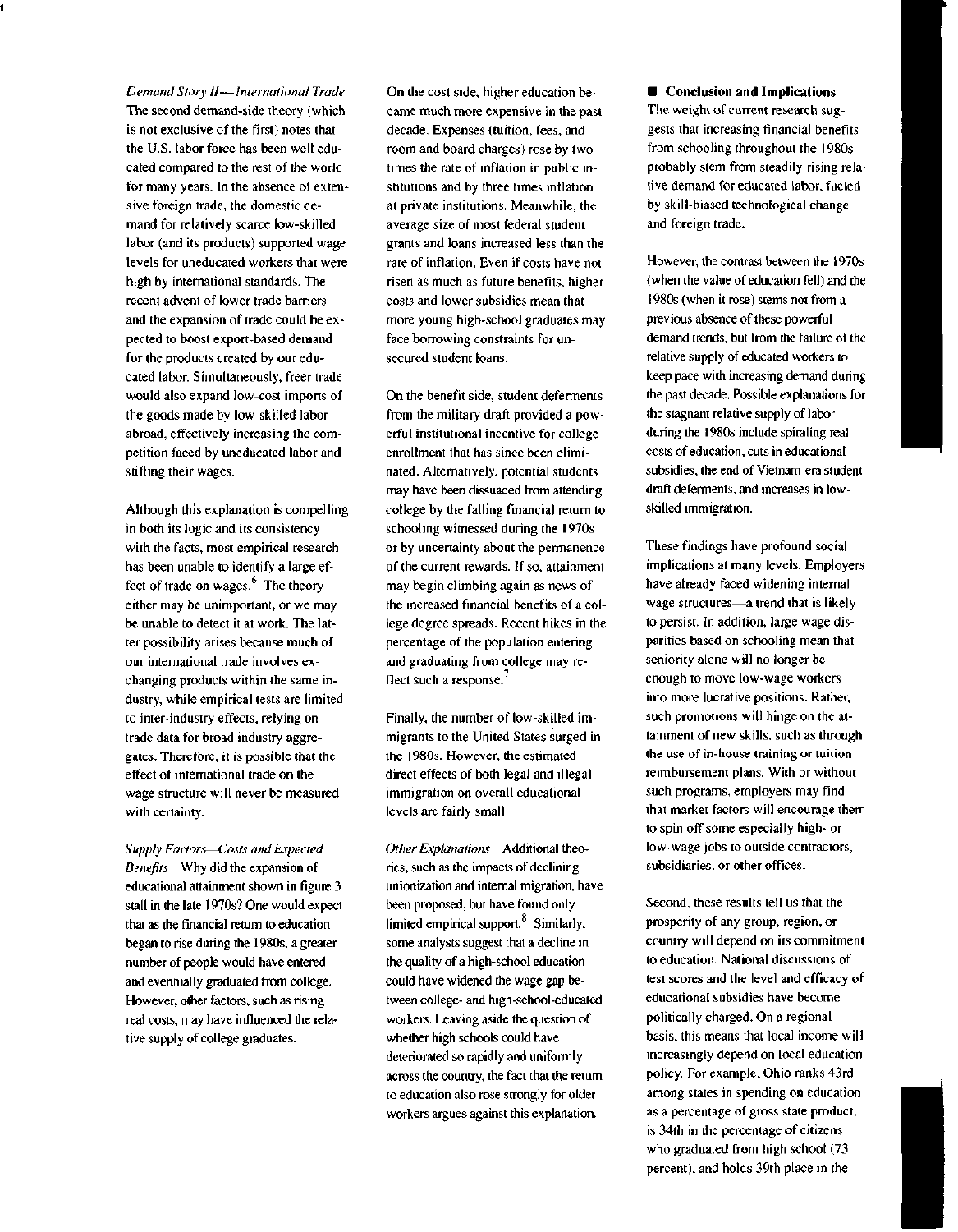percentage with some college attendance (17 percent)—all facts that are worrisome for Ohioans' future earnings. In all areas of the country, as schooling grows more valuable, the efficiency and effectiveness of our educational system must be continually evaluated and improved in order to maximize the benefits it bestows.

Finally, for individuals, prosperity will be more fundamentally tied to their educational achievements than ever before. Young people need to understand that most of them will require more schooling than their parents had, just to attain the same standard of living. And, since the quality and extent of education increasingly determine a child's fate, equal access to high-caliber schooling more than ever before will be the key to true equal opportunity, and an essential tool for breaking the cycle of poverty.

Our findings suggest that the new wage disparities between the poorly and highly educated are likely to persist or to widen further unless educational attainment begins to rise again. Ultimately, the future path of the educational premium depends on reform of this industry and on whether the current cap on schooling attainment is a short-run phenomenon—easily lifted by spreading the news of the higher rewards of education—or a long-run constraint.

#### **• Footnotes**

1. The analysis in this *Economic Commentary* uses a data series that ends in 1987, but that allows us to make comparisons back to 1967, further than is possible by using other series. To compare the trends reported here with those in other data series, and to see more current years, see Frank Levy and Richard J. Murnane, "U.S. Earnings Levels and Earnings Inequality: A Review of Recent Trends and Proposed Explanations," *Journal of Economic Literature,* 1992, forthcoming.

2. See Kevin M. Murphy and Finis Welch, "The Role of International Trade in Wage Differentials," in Marvin H. Kosters, ed., *Workers and Their Wages: Changing Patterns in the United States.* Washington, D.C.: American Enterprise Institute, 1991, pp. 39-69.

3. See Alan B. Krueger, "How Computers Have Changed the Wage Structure: Evidence from Microdata, 1984-1989," National Bureau of Economic Research, Working Paper No. 3858, October 1991.

4. See Ernst A. Berndt, Catherine J. Morrison, and Larry S. Rosenblum, "High-tech Capital Formation and Labor Composition in U.S. Manufacturing Industries: An Exploratory Analysis," National Bureau of Economic Research, Working Paper No. 4010, March 1992.

5. A higher proportion of college graduates now take jobs in occupations where a college degree is not required (see Daniel E. Hecker, "Reconciling Conflicting Data on Jobs for College Graduates," *Monthly Labor Review,* vol. 115, no. 7 [July 1992], pp. 3-12). These individuals are nonetheless paid a rising premium for that degree, possibly indicating changes in technical requirements within those occupations.

6. The major exception is a study concluding that international trade has increased the wages of college-educated persons by 9 percent while decreasing the wages of high-school graduates by almost 3 percent. See Kevin M. Murphy and Finis Welch, "The Role of International Trade in Wage Differentials."

7. For college enrollment, see U.S. Department of Labor, Bureau of Labor Statistics, News Release USDL 92-395, June 30, 1992. For college graduation rates, see Kristina J. Shelley, "The Future of Jobs for College Graduates," *Monthly Labor Review,* vol. 115, no. 7 (July 1992), pp. 13-21. On the basis of admittedly speculative projections, Shelley

argues that supply increases may exceed demand increases in the 1990s.

8. For an analysis of the impact of declining unionization, see John Bound and George Johnson, "Changes in the Structure of Wages in the 1980s: An Evaluation of Alternative Explanations," *American Economic Review,* vol. 82, no. 3 (June 1992), pp. 371-92. The internal migration hypothesis is refuted in Erica L. Groshen, "Rising Inequality in a Salary Survey: Another Piece of the Puzzle," Federal Reserve Bank of Cleveland, Working Paper 9121, December 1991; and in Patricia E. Beeson and Erica L. Groshen, "Components of City-Size Wage Differentials, 1973-1988," Federal Reserve Bank of Cleveland, *Economic Review,* vol. 27, no. 4 (Quarter 4 1991), pp. 10-24.

### *Erica L. Groshen is an economist and Colin Drozdowski is a research assistant at the Fed-*

*eral Resetye Bank of Cleveland. The authors thank Patricia Beeson, Michael Bryan, and Randall Ebertsfor helpful comments.*

*The views stated herein are those of the authors and not necessarily those of the Federal Resen'e Bank of Cleveland or of the Board of Governors of the Federal Reserve System.*